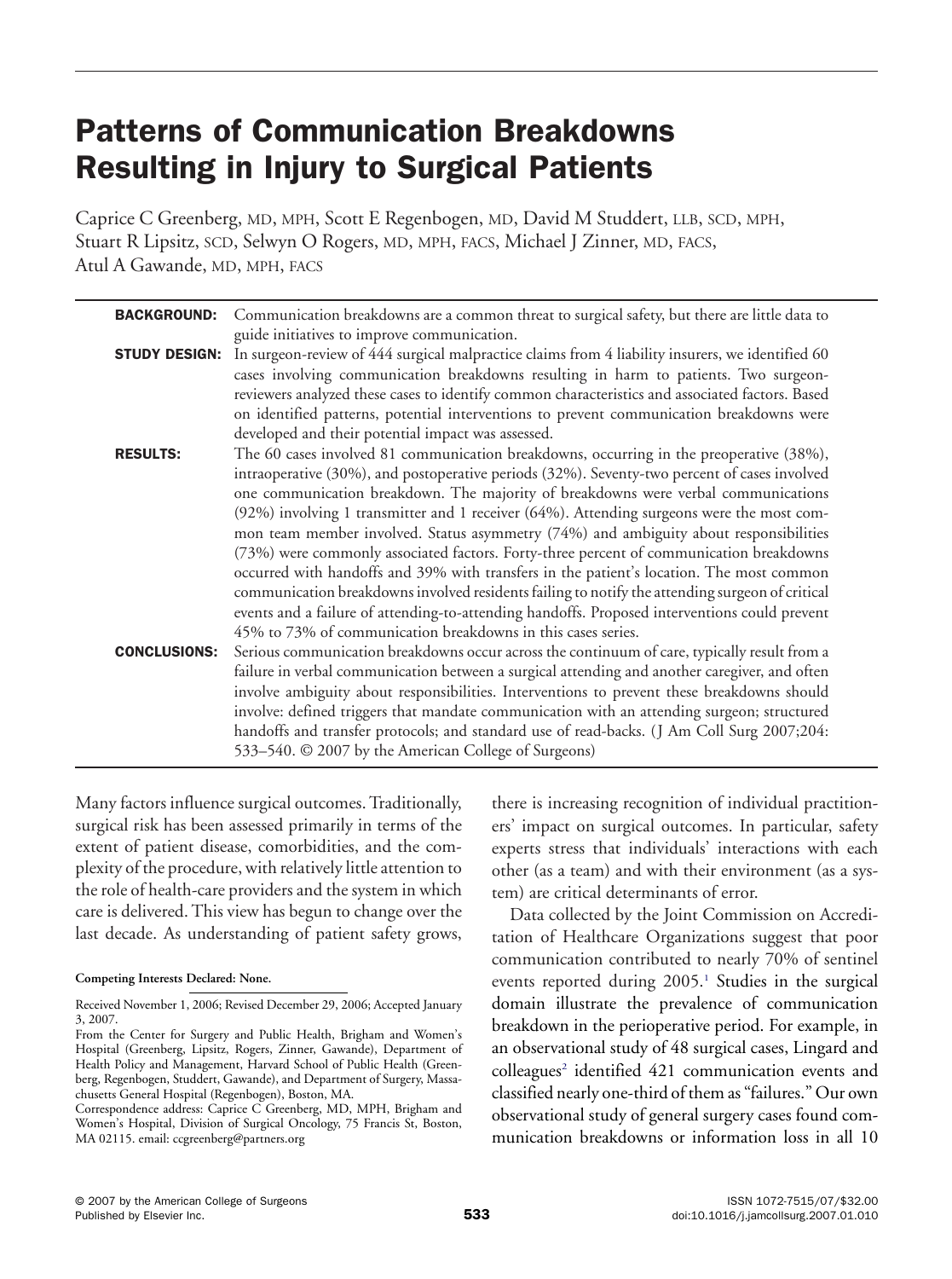cases that were observed.<sup>3</sup> In addition, we documented a generalized vulnerability of the entire perioperative period to communication breakdowns, with information loss occurring at every point from the patient's first office consultation with the surgeon to care in the recovery room.

These findings suggest that successful reduction of communication breakdowns can substantially improve patient safety and reduce errors. The diversity of communication activities and the number of communicators involved in surgical care make it difficult to know where to target such interventions. Communication occurs within and across locations, including inpatient and outpatient care, and pre-, intra-, and postoperative care; it often involves multiple agents, including attending surgeons, anesthesiologists, housestaff, nurses, and ancillary staff; and covers a mix of vital topics, such as patient status, intraoperative events, or plan of care. Using information gathered during a previous study<sup>4</sup> of medical malpractice claims, we sought to identify recurrent patterns of serious communication breakdowns. The goal was to develop and prioritize initiatives to prevent communication breakdown resulting in injury to surgical patients.

## METHODS

#### Data collection

Data were originally collected as part of a larger study, the Malpractice Insurers' Medical Error Prevention Study (MIMEPS), which analyzed surgical errors in closed claims at four malpractice insurance companies. The participating insurers cover approximately 21,000 physicians at 46 acute care hospitals (20 academic and 26 nonacademic) and 390 outpatient facilities. The MIMEPS data-collection methods are reported in detail elsewhere.<sup>4</sup> We summarize them briefly here.

Closed claims involving surgical care were randomly sampled at each site and submitted for review by senior surgical residents, surgical fellows, and board-certified surgeons, who were trained by the investigators and assisted by a detailed manual. To extract the data, they reviewed both the medical records pertaining to the disputed care and the claim file. Claims files include a wide range of information on the alleged event, including statements presenting the plaintiff's view, depositions, and expert opinions from both sides.

A total of 444 surgical claims were reviewed, of which 258 were found to involve an error that led to patient



Figure 1. Case selection.

injury. Claims with both injury and error underwent additional review to investigate contributing factors. Reviewers detected communication breakdowns in nearly one-quarter (60 of 258) of them. These 60 cases are the focus of this analysis (Fig. 1).

## Review of study cases

Two surgeon-investigators (CCG and SER) conducted a secondary review of all information gathered in the original MIMEPS study on the 60 cases involving communication breakdowns. Each investigator independently classified the breakdowns by type and contributing factors. Disagreements were resolved by consensus review or, when consensus could not be reached, by decision of a third investigator (AAG).

To structure the secondary review, we developed an initial set of variables and classification categories. These were based on a review of the literature and findings from previous field studies.<sup>3,5</sup> The list of categories was also examined by an expert in human factors analysis for completeness. Each variable and category was assigned a standard definition before the review began. During the review itself, amendments were made to the classification schema by consensus of the physician-reviewers as an iterative process.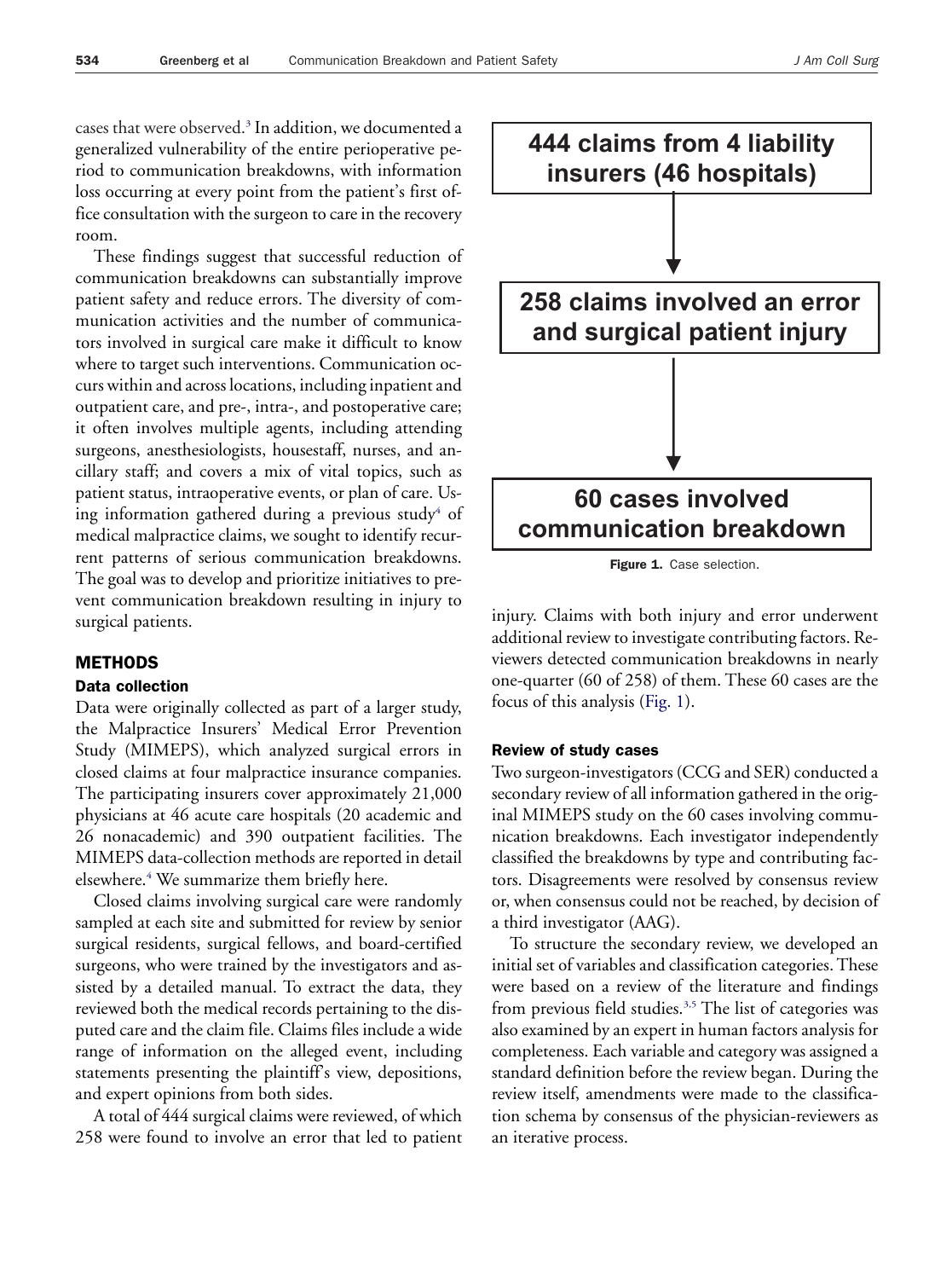<span id="page-2-0"></span>The following standard definitions were applied. Synchronous communication occurs when both parties are involved in a conversation, either face to face or by telephone. An asynchronous communication occurs when communication is not instant (eg, email, written or taped message, charting).<sup>6</sup> Status asymmetry is defined as the situation in which one agent has substantially more power or greater rank than another. A handoff occurs when there is complete transfer of care from one provider to another and the first provider physically leaves the scene. A transfer in care is the physical movement of patients from one location of care to another. Transfers might or might not involve handoffs, and vice versa. An emergent case is defined as one that must start as soon as possible and definitely within 4 hours of booking, although an urgent case must start within 12 hours of booking.

## Data analysis

Our analyses are descriptive. We calculated frequencies for the variables and categories of interest. Missing data were not used in calculating frequencies unless they occurred in  $>$  25% of breakdowns and were then included as a separate class. To test interrater reliability, we calculated kappa statistics for each variable based on a comparison of the original pair of independent determinations by the two reviewers. Data were analyzed using SAS version 9.0 (SAS Institute).

## Development and evaluation of potential interventions

Through a qualitative assessment of the communication breakdowns, we developed a set of policies with the potential to have high impact in reducing communication breakdowns based on the patterns we observed. The original case descriptions were then re-reviewed to determine which could have been prevented by the suggested policies. Communication breakdowns were classified as preventable if, in the reviewer's judgment, it was highly likely that the breakdown would not have occurred if the policy had been in place; they were classified as potentially preventable if there was evidence to suggest that the policy might have prevented the breakdown or mitigated the impact of the breakdown.

# RESULTS

# Patient characteristics

General case characteristics are summarized in Table 1. Seventy-two percent of cases involved a single commu-

Table 1. Case Characteristics for 60 Cases Involving Communication Breakdowns

| Case characteristics $(\kappa)$ | n  | %  |
|---------------------------------|----|----|
| Total no. of breakdowns (0.73)  |    |    |
| 1                               | 43 | 72 |
| 2                               | 14 | 23 |
| 3 or more                       | 3  | 5  |
| Trainee involved (0.96)         |    |    |
| Yes                             | 37 | 58 |
| No                              | 27 | 42 |
| Missing                         | 17 |    |
| Type of procedure (0.94)        |    |    |
| No surgical procedure           | 6  | 9  |
| Elective or scheduled           | 45 | 64 |
| Urgent                          | 9  | 13 |
| Emergent                        | 10 | 14 |
| Missing                         | 11 |    |

nication breakdown, 23% involved 2 communication breakdowns, and 5% involved 3 or more. The majority of cases were elective or scheduled operations (64%), 13% were urgent, and 14% were emergent. The prevalence of emergent cases is higher than expected. As a comparison, among 767 general and vascular cases identified through the National Surgical Quality Improvement Project database at our institution, 14.9% of the cases were urgent, but only 1.7% were emergency cases.

## Description of the communication breakdowns

The 60 cases contained a total of 81 communication breakdowns (range 1 to 6 per case), which were examined separately to identify common characteristics. The breakdowns were equally likely to occur in the preoperative (38%), intraoperative (30%), and postoperative (32%) phases of care [\(Table 2\)](#page-3-0). Most communication breakdowns occurred within a single department (78%), but 19% occurred across departments and 2% across institutions.

Ninety-two percent of the breakdowns were verbal and the majority occurred between a single transmitter and a single receiver (64%). Cross-disciplinary and intradisciplinary communication breakdowns occurred with approximately the same frequency. Most commonly, information was never transmitted (49%); or information was communicated but inaccurately received (44%). The information tended to be related to intraoperative events (39%) or patient status (32%). See [Table 2](#page-3-0) for more detailed results.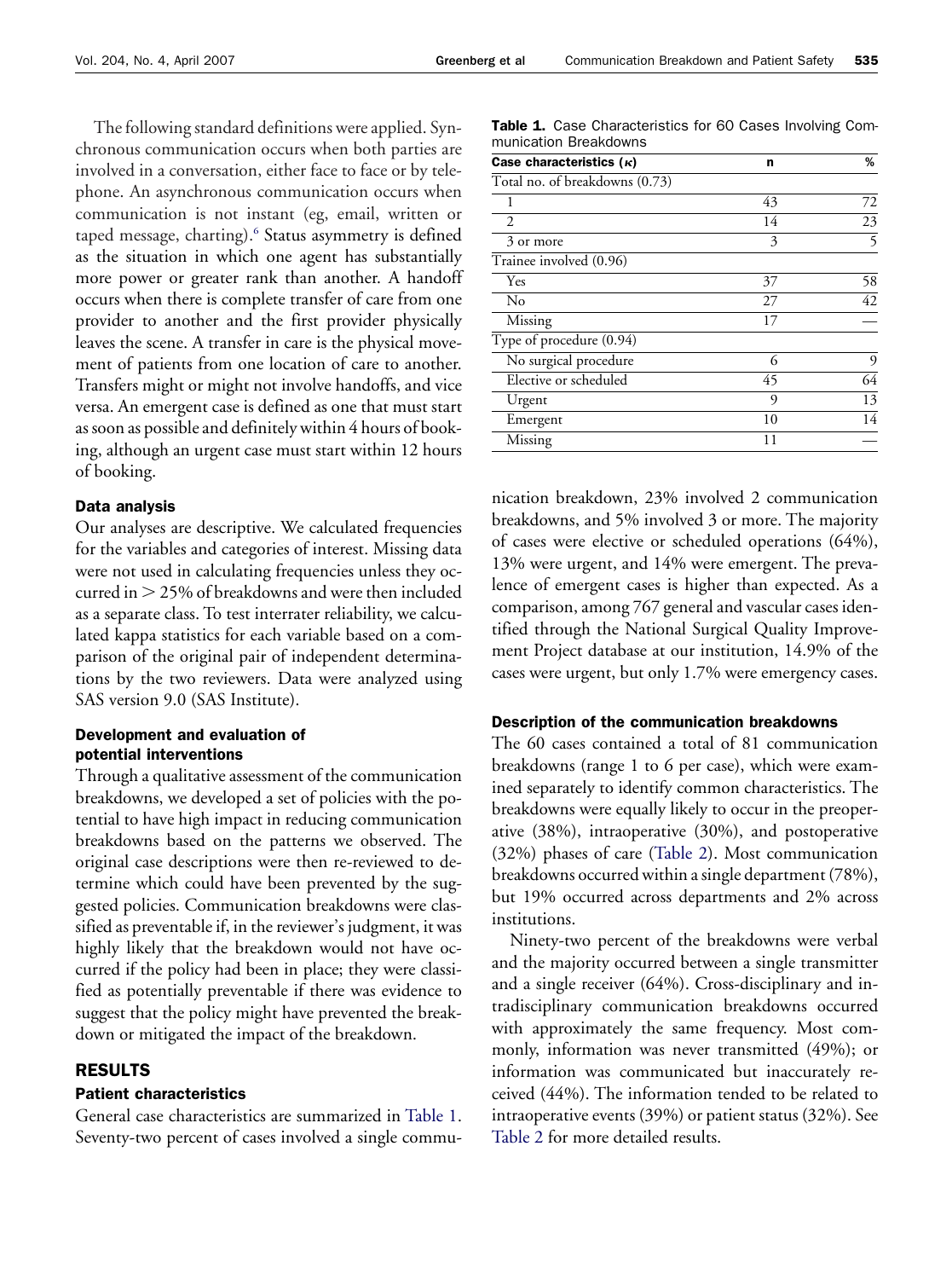<span id="page-3-0"></span>Table 2. Description of 81 Communication Breakdowns that Occurred in 60 Cases

| Description of event $(\kappa)$                        | n              | %  |
|--------------------------------------------------------|----------------|----|
| Location (0.89)                                        |                |    |
| Across institutions                                    | $\overline{c}$ | 3  |
| Across departments                                     | 15             | 19 |
| Within a single department                             | 62             | 78 |
| Missing                                                | 2              |    |
| Point of care (0.92)                                   |                |    |
| Preoperative inpatient                                 | 14             | 18 |
| Preoperative outpatient                                | 10             | 12 |
| Intraoperative                                         | 24             | 30 |
| Postoperative                                          | 26             | 32 |
| Inpatient (no operation)                               | 6              | 8  |
| Outpatient                                             | 0              | 0  |
| Missing                                                | 1              |    |
| Form of communication 1 (0.79)                         |                |    |
| Verbal                                                 | 60             | 85 |
| Written                                                | 3              | 4  |
| Both verbal and written                                | 5              | 7  |
| Test results                                           | 3              | 4  |
| Missing                                                | 10             |    |
| Form of communication 2 (0.84)                         |                |    |
| Synchronous                                            | 55             | 86 |
| Asynchronous                                           | 9              | 14 |
| Missing                                                | 17             |    |
| How many people involved? (0.66)                       |                |    |
| Just one transmitter and one receiver                  | 49             | 64 |
| Broadcast to multiple people                           | 16             | 21 |
| Multiple sequential breakdowns                         | 12             | 16 |
| Missing                                                | 4              |    |
| Total number of people involved (0.83)                 |                |    |
| 1                                                      | 1              | 1  |
| 2                                                      | 51             | 69 |
| 3                                                      | 16             | 22 |
| 4 or more                                              | 6              | 8  |
| Missing                                                | 7              |    |
| Nature of communication breakdown (0.73)               |                |    |
| Information transmitted but never received             | 5              | 7  |
| Information was never transmitted                      | 35             | 49 |
| Information was communicated but inaccurately received | 31             | 44 |
|                                                        | 10             |    |
| Missing<br>Information related to (0.83)               |                |    |
|                                                        | 15             | 19 |
| Preoperative information or past medical history       |                |    |
| Intraoperative events<br>Patient status                | 31             | 39 |
|                                                        | 25             | 32 |
| Events outside of the operating room                   | 2              | 2  |
| Future plan of care                                    | 6              | 8  |
| Missing                                                | 2              |    |
| Disciplines involved (0.91)                            |                |    |
| Not applicable                                         | 10             | 13 |
| Cross-disciplinary                                     | 26             | 34 |
| Intradisciplinary                                      | 28             | 36 |
| Both                                                   | 13             | 17 |
| Missing                                                | 4              |    |

|         |  | Table 3. Most Common Transmitter and Receiver Agents |  |  |
|---------|--|------------------------------------------------------|--|--|
| Overall |  |                                                      |  |  |

|                     | Transmitter*<br>$(n = 83)$ |                | Receiver*<br>$(n = 98)$ |     |
|---------------------|----------------------------|----------------|-------------------------|-----|
|                     | n                          | %              | n                       | %   |
| Surgery attending   | 24                         | 29             | 55                      | 56  |
| Surgery resident    | 14                         | 17             | 12                      | 12  |
| Anesthesia          |                            |                |                         |     |
| attending           | 3                          | 4              |                         |     |
| Anesthesia resident | 2                          | $\overline{c}$ |                         | 1.0 |
| OR nursing          | 16                         | 19             | 12                      | 12  |
| Perioperative       |                            |                |                         |     |
| nursing             | 3                          | 4              | 0                       | 0   |
| Patient or family   | 6                          | 7              | 5                       | 5   |
| Other attending     | 8                          | 10             | 3                       | 3   |
| Other resident      | 2                          | $\mathfrak{D}$ | 3                       | 3   |
| Other staff         | 5                          | 6              | 0                       |     |

\*Number of transmitters and receivers listed reflects the fact that there can be more than one transmitter and receiver for each communication breakdown. Each agent was treated independently for this analysis. OR, operating room.

Attending surgeons were the most common transmitters (24 of 83, or 29%) and receivers (55 of 98, or 56%) in communication breakdowns overall (Table 3). Among failures that involved a single transmitter and a single receiver  $(n = 49)$ , the most frequent dyads were attending-surgeons' communication with another attending surgeon ( $n = 9$ ), a surgical resident ( $n = 9$ ), and patients or their family members ( $n = 9$ ).

#### *Cases related to miscounts*

Eleven of 81 communication breakdowns (14%) involved a miscount of instruments or sponges and conformed to the same pattern: a single, intraoperative breakdown that involved a broadcast of information to multiple providers and at least 3 team members (a circulating nurse, a scrub nurse/technician, and the attending or resident surgeon). They occurred within a single department; involved both intra- and cross-disciplinary communication; were verbal, synchronous communications; and related to intraoperative events. Excluding communication breakdowns involving miscounts from the analysis altered the emerging patterns in several ways.

Because miscounts occur exclusively in the operating room, their exclusion increases the proportion of communication breakdowns that occurred in the preoperative (34%) and postoperative periods (37%), relative to intraoperative occurrences (19%). Excluding breakdowns involving counts also increased the proportion of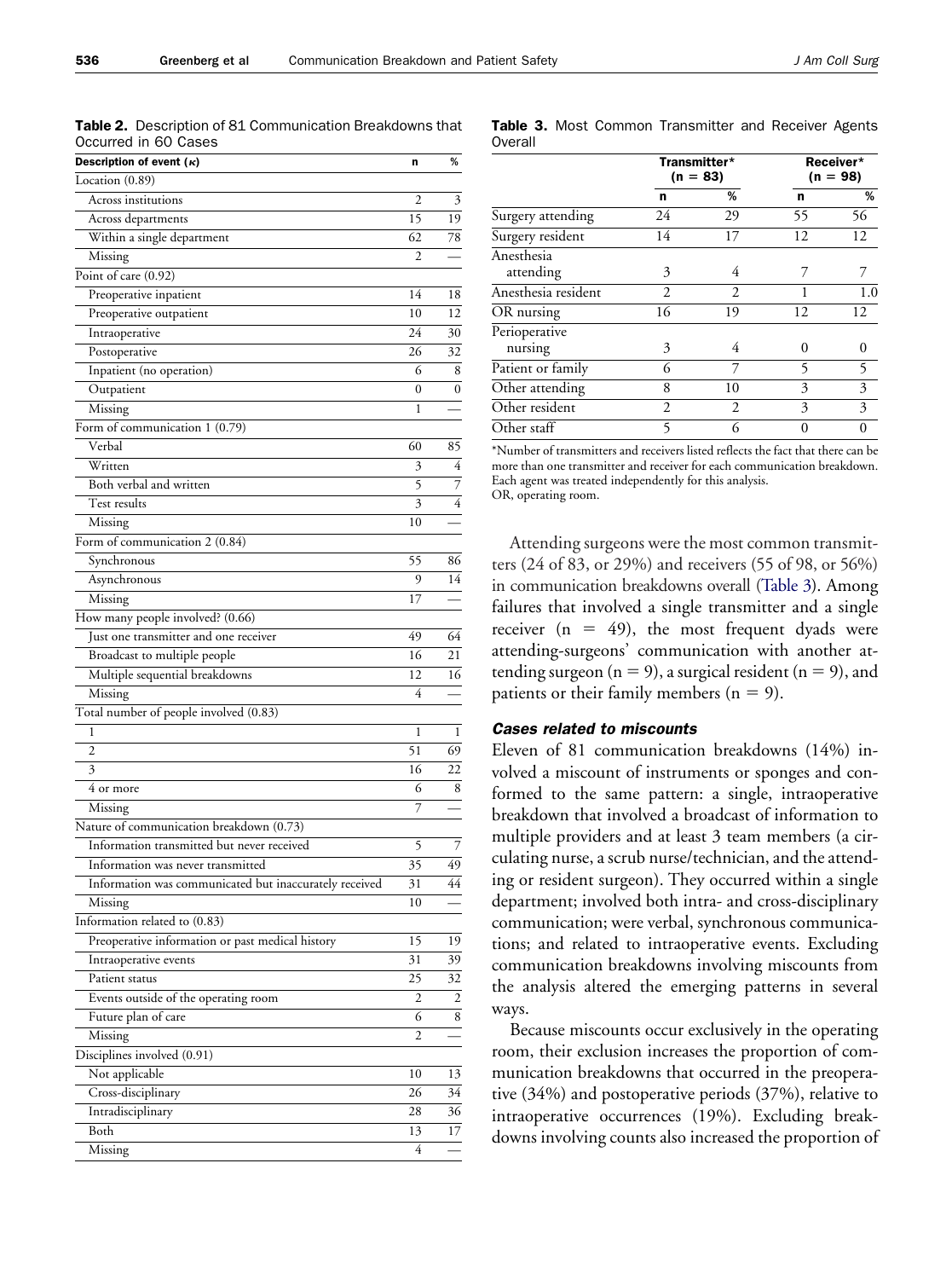| System and human factor $(\kappa)$                           | n        | %               |  |
|--------------------------------------------------------------|----------|-----------------|--|
| Status asymmetry (0.74)                                      |          |                 |  |
| Yes                                                          | 57       | 74              |  |
| No                                                           | 20       | 26              |  |
| Missing                                                      | 4        |                 |  |
| Conflicting team goals (0.88)                                |          |                 |  |
| Yes                                                          | 18       | 17              |  |
| No                                                           | 12       | 20              |  |
| Missing                                                      | 51       | 63              |  |
| Handoff among providers (0.76)                               |          |                 |  |
| Yes                                                          | 35       | 43              |  |
| No                                                           | 25       | 31              |  |
| Missing                                                      | 21       | 26              |  |
| Transfer of patient from one point of care to another (0.73) |          |                 |  |
| Yes                                                          | 30       | 39              |  |
| No                                                           | 47       | $\overline{61}$ |  |
| Missing                                                      | 4        |                 |  |
| Ambiguity of roles, responsibility, and leadership (0.59)    |          |                 |  |
| Yes                                                          | 47       | 58              |  |
| No                                                           | 17       | 21              |  |
| Missing                                                      | 17       | 21              |  |
| Communication breakdown involved counting protocol (0.95)    |          |                 |  |
| Yes                                                          | 11       | 14              |  |
| No                                                           | 70       | 86              |  |
| Period of high workload or competing tasks (1.00)            |          |                 |  |
| Yes                                                          | 17       | 21              |  |
| No                                                           | 6        | 7               |  |
| Missing                                                      | 58<br>72 |                 |  |

Table 4. Factors Associated with 81 Communication Breakdowns in 60 Cases

1 transmitter to 1 receiver communications to 71% (from 64%); increased the proportion of communication breakdowns in which information was never transmitted to 57% (from 49%), at the same time decreasing those in which information was inaccurately received to 35% (from 44%). Communications about patient status became the most frequent topic of communication breakdowns (37%), while intraoperative events dropped to 29% (from 39%).

## Factors associated with communication breakdowns leading to patient injury

Status asymmetry between agents was the most prevalent of the factors we investigated, reflecting the frequent involvement of the attending surgeon in these communication breakdowns (Table 4). Ambiguity about roles, responsibilities, and leadership was also common, occurring in at least 58% of cases. At least 43% of communication breakdowns occurred in connection with a handoff among providers; 39% of the cases involved a transfer of the patient from 1 point of care to another.

Factors associated with communication breakdowns demonstrated clear patterns based on the agents involved. All but one of the nine attending-to-attending breakdowns involved the handoff of care from one attending to the next; and in the final case, there was not enough information to determine if a handoff was involved. Ambiguity about responsibility was also evident in most (seven of nine) of these cases. All nine of the resident-to-attending communication breakdowns related to information not being transmitted from the resident to the attending. In each case, status asymmetry was present (by definition) and there was ambiguity about roles and responsibilities. In seven of nine, the information related to the postoperative status of a patient.

## *Cases related to miscounts*

The relative frequency of the associated factors noted here was also altered by the exclusion of breakdowns relating to counts. The proportion of communication breakdowns involving ambiguity about roles and responsibilities increased (from 58% to 82% of events for which information was available), as did patient transfers (from 39% to 45%), but proportion associated with handoffs decreased (43% to 37%). Counting errors accounted for 10 the 16 instances where an operatingroom nurse acted as the transmitter, and 10 of the 12 instances where the nurse was the receiver. Removing these cases did not substantially alter the relative frequency of the other agents in acting as transmitter or receiver.

#### Interrater reliability

The original MIMEPS analysis demonstrated very good interreviewer reliability for the error judgment (91% agreement;  $\kappa = 0$  .80; 95% CI, 0.24–0.92).<sup>7</sup> Agreement among the surgeon-reviewers in our secondary analysis was good to very good for case characteristics  $(\kappa = 0.73 - 0.94)$  and the description of the communication breakdown ( $\kappa = 0.66 - 0.92$ ). The majority of system and human factors were also evaluated with good to very good agreement ( $\kappa = 0.74 - 1.00$ ), except for ambiguity about roles and responsibilities, which was moderate ( $\kappa = 0.59$ ). Kappa coefficients for each characteristic or factor are displayed in [Tables 1,](#page-2-0) [2,](#page-3-0) and 4.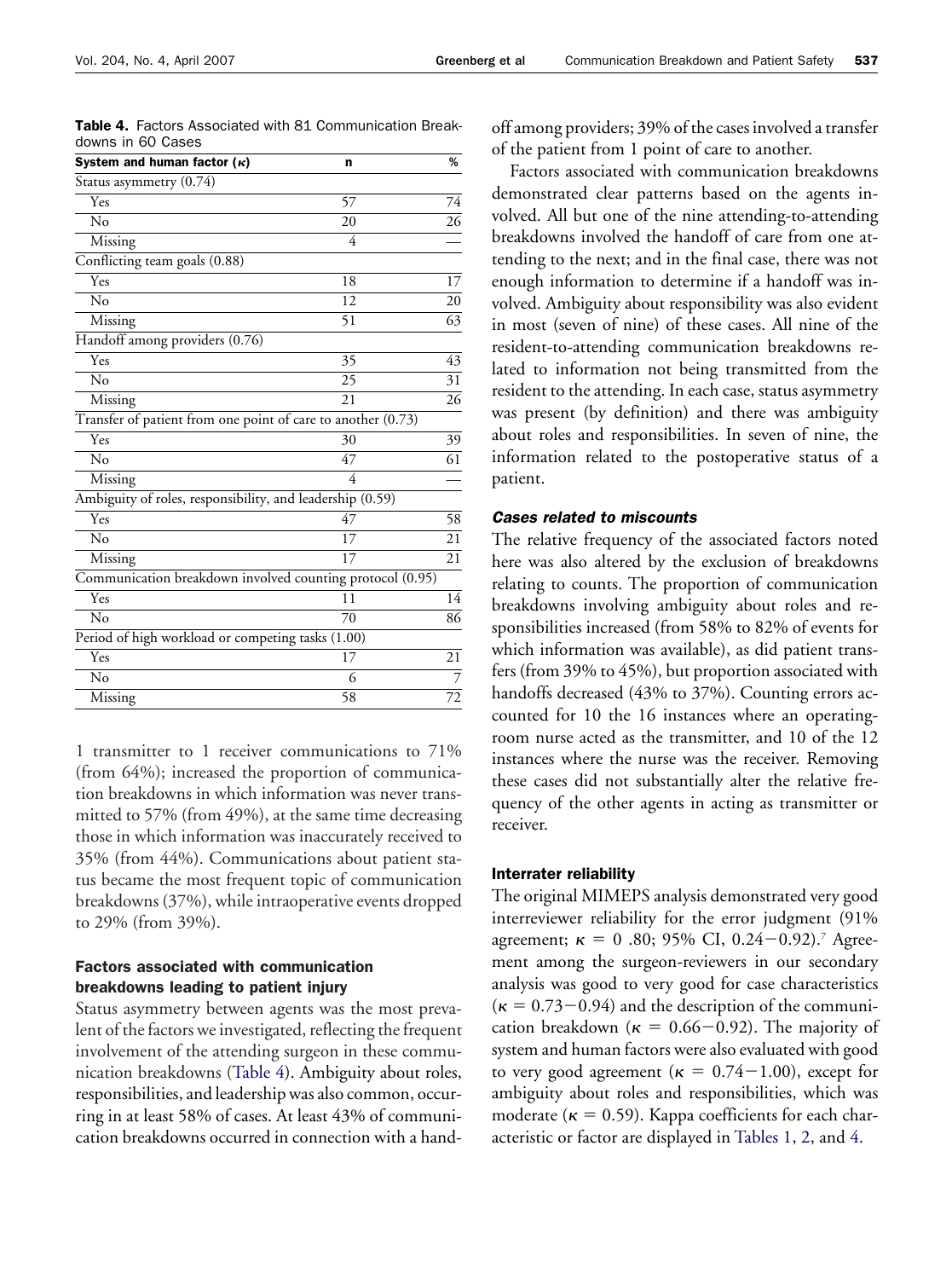Table 5. Proposed Triggers Prompting Communication with the Surgical Attending Currently Responsible for the Patient Potential triggers

| LAMAN UITEUS                                                   |
|----------------------------------------------------------------|
| Change in location of patient                                  |
| Admission or discharge from the hospital                       |
| Transfer into or out of the ICU                                |
| Patient visit to the emergency department                      |
| Serious event                                                  |
| Unplanned intubation or ventilatory support                    |
| Cardiac arrest, new arrhythmia, or hemodynamic instability     |
| Development of substantial neurological changes                |
| Development of major wound complications                       |
| Unplanned blood transfusion                                    |
| Medication or treatment errors requiring clinical intervention |
| Invasive procedure or operation (by any service)               |
| Staff concern                                                  |
| Concern by a trainee that a situation is more complicated than |
| he can manage                                                  |
| Request by nursing or another physician or family member that  |
| attending surgeon be contacted                                 |

Development and evaluation of potential interventions

Through qualitative review of the patterns of error causality identified, we developed and tested a set of promising interventions for reducing communication failures in the care of surgical patients. First, a defined set of "trigger" events was developed (Table 5). When any of these events occurred, a nurse or member of the housestaff involved in the care would be required to communicate with an attending. The nature of these triggers makes them applicable to preoperative and postoperative settings, not intraoperative care.

Several other potential interventions are suggested by the fact that most failures were verbal, synchronous, and involved two single agents. Combined with the frequent misinterpretation of transmitted information, these characteristics suggest that the standard use of readbacks could improve communication. Finally, the temporal correlation with handoffs and transfers in care point to the potential value of structured protocols for these tasks, particularly for handoffs between attending surgeons.

Review of the 34 cases that occurred outside of the operating room suggested that the triggers listed inTable 5 might have prevented at least 26%, and up to 44%, of these incidents of communication breakdowns, and standardized handoffs and transfer protocols might have prevented between 11% and 35% of them. The 2 interventions together would potentially have prevented at

least 29%, and as many as 47%, of the communication breakdowns. If confined to inpatients, the combination of these interventions has the potential to prevent at least 45% and up to 73%, with triggers alone preventing 41% to 68% and handoff and transfer protocols alone preventing 18% to 54%. There were insufficient data about the actual transmission of information to determine the impact of instituting read-backs.

## **DISCUSSION**

Malpractice claims files provide a useful source of data for studying patient safety in the health-care system.<sup>8-10</sup> These data offer an excellent adjunct to observational field studies and other safety investigations. In our analysis of surgical malpractice claims, we identified recurring patterns of and contributors to communication breakdown that resulted in injury to surgical patients. These findings also guided us toward several interventions with the potential to effect major improvements in perioperative safety.

We found that serious communication breakdowns leading to a malpractice claim tend to occur in verbal communications between a single transmitter and a single receiver. They occur at least as often during the preand postoperative care as during the intraoperative course, and emergency operations are at increased risk for information loss. This finding distinguishes communication errors from surgical errors more generally, which occur predominantly in the intraoperative period. In MIMEPS, 75% of cases involved an intraoperative error, but only 25% of cases involved an error in the preoperative period, and 35% in the postoperative period[.4](#page-7-0) The attending surgeon is the agent most frequently involved in these serious communication breakdowns. Finally, there is evidence that handoffs and transfers in care are especially vulnerable to communication breakdown. These results suggest we prioritize the development of triggers that mandate communication with surgical attendings, standardized handoffs and transfer protocols, and read-backs.

Another approach to improving communication in medicine adapts strategies from other high-risk domains, such as nuclear reactor control rooms. Through review of data from observational field studies of handoffs in other high-risk domains, investigators have identified strategies that could potentially be adapted to health care and found results similar to ours.<sup>11</sup> Several of the target areas that we identified were among the 21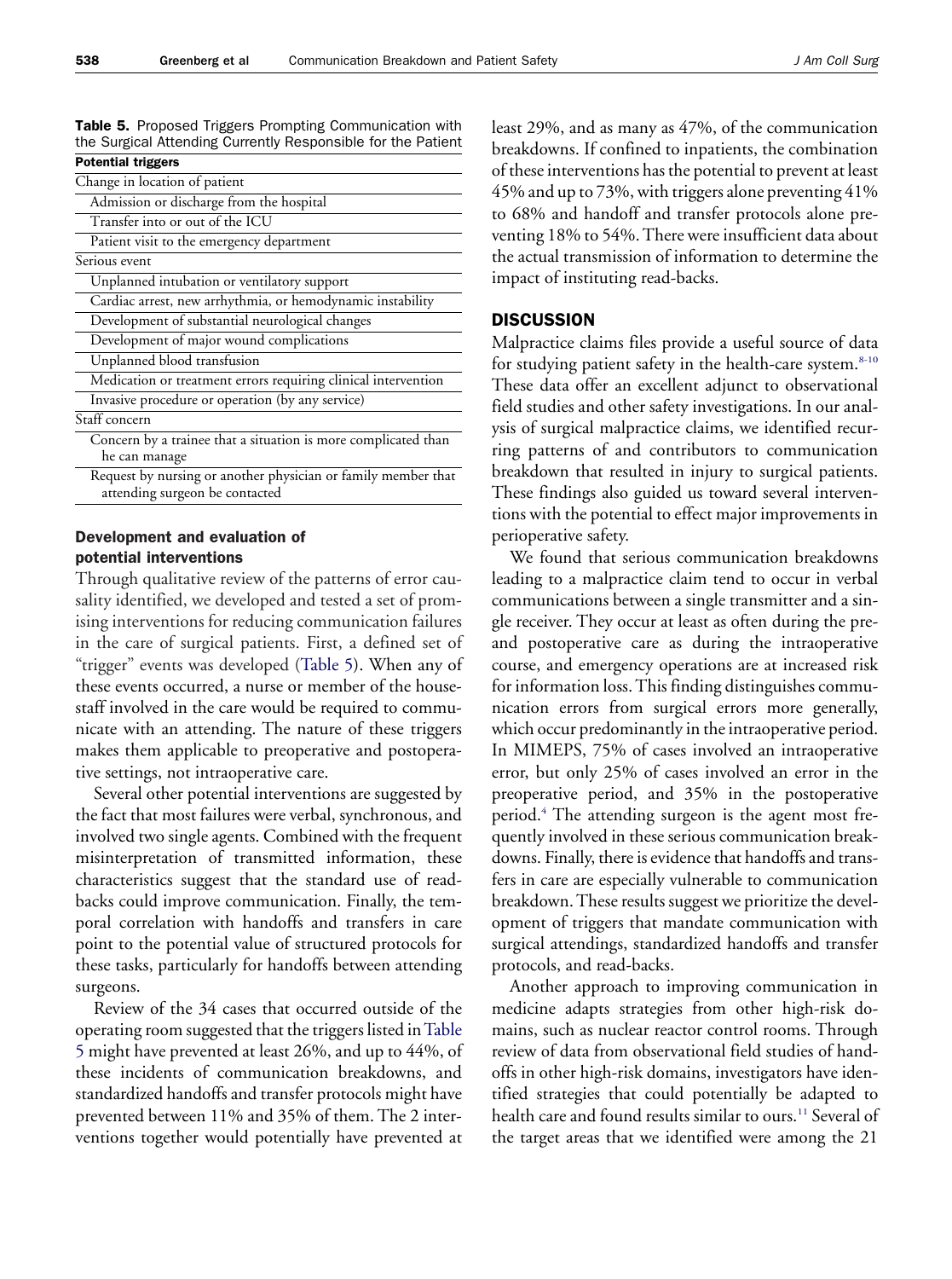strategies suggested in this "translocational" study, including the standardization of content and format, readbacks to ensure the information was correctly received, and the unambiguous transfer of responsibility.

The 2006 Joint Commission on Accreditation of Healthcare Organizations National Patient Safety Goals included a requirement that institutions implement a standardized approach to handoffs.<sup>12</sup> Most institutions are still struggling with prioritizing and instituting policies and guidelines to meet this requirement. Researchers have also begun to investigate methods for standardizing the content and format of communication activities and handoffs. For example, the University of Washington has developed and validated a computerized resident sign-out system that facilitates the transfer of care from one resident to another[.13](#page-7-0) In a randomized, controlled trial, investigators were able to demonstrate improved quality and continuity of care and efficiency according to frontline users of the system.<sup>14</sup>

We were unable to identify any literature describing the use of a list of "triggers" mandating communication with attending surgeons; this is common practice to varying degrees. For example, it is common to include in postoperative orders, aberrant vital signs and other parameters for which a physician should be notified. Part of surgical training includes gaining the experience to recognize critically ill patients and the knowledge to involve more senior staff or specialist colleagues in care that is beyond one's skill set. Our results suggest that a formalized policy that sets specific triggers for communication with an attending surgeon could lead to improvements in safety. Formal studies of their ultimate impact on safety are required, but the preliminary results of this study of malpractice claims suggest such triggers have the potential to mitigate a majority of serious injuries to surgical patients.

In addition to the standardized read-backs, as suggested in this study, surgical safety researchers have evaluated several other measures for improving communications in the operating room. For example, others have adapted techniques from the aviation domain, including crew resource management and standardized team briefings.<sup>15-24</sup> Additional investigation of these interventions is needed to determine their efficacy. Recognizing that 11 of 24 intraoperative communication breakdowns related to the counting protocol, other investigations by our group are working to characterize vulnerabilities in the current counting practices and develop technological solutions to improve their performance.

The major limitation of this study relates to the use of malpractice claims as a proxy for safety in health care. It is possible that there are systematic differences in the patterns of communication breakdowns that we identified within these malpractice claims and communication breakdowns in operations overall. For example, it is possible that communications with the attending surgeon were overrepresented in this sample, as the attending surgeon is the member of the team most likely to be named in a lawsuit. In addition, there are many other potential contributing factors that cannot be evaluated using claims data. Some have argued that malpractice claims might not represent important failures in care, in fact, the vast majority of cases involve actual injury (97%) to a patient and medical error  $(63%)$ .<sup>25</sup> In this study, we evaluated only cases in which an identifiable error resulted in injury. Cases without error, injury, or both, were excluded during the first evaluation by the MIMEPS study design.

Communication breakdowns are among the most frequent contributors to adverse events in medicine, including serious injury to surgical patients. As a discipline, we are just beginning to understand the importance of communication in surgical safety. Until more information is available, the results of this study suggest that more frequent and standardized communication with attending surgeons, standardization of handoff and transfer protocols, and the use of read-backs in individual communications are the prevention strategies with the greatest potential to improve safety.

## Author Contributions

- Study conception and design: Greenberg, Regenbogen, Studdert, Gawande
- Acquisition of data: Greenberg, Regenbogen, Studdert, Rogers, Gawande
- Analysis and interpretation of data: Greenberg, Regenbogen, Lipsitz, Zinner, Gawande
- Drafting of manuscript: Greenberg
- Critical revision: Greenberg, Regenbogen, Studdert, Lipsitz, Rogers, Zinner, Gawande

**Acknowledgment:** The original Malpractice Insurers' Medical Error Prevention Study (MIMEPS) was supported by a grant from the Agency for Healthcare Research and Quality